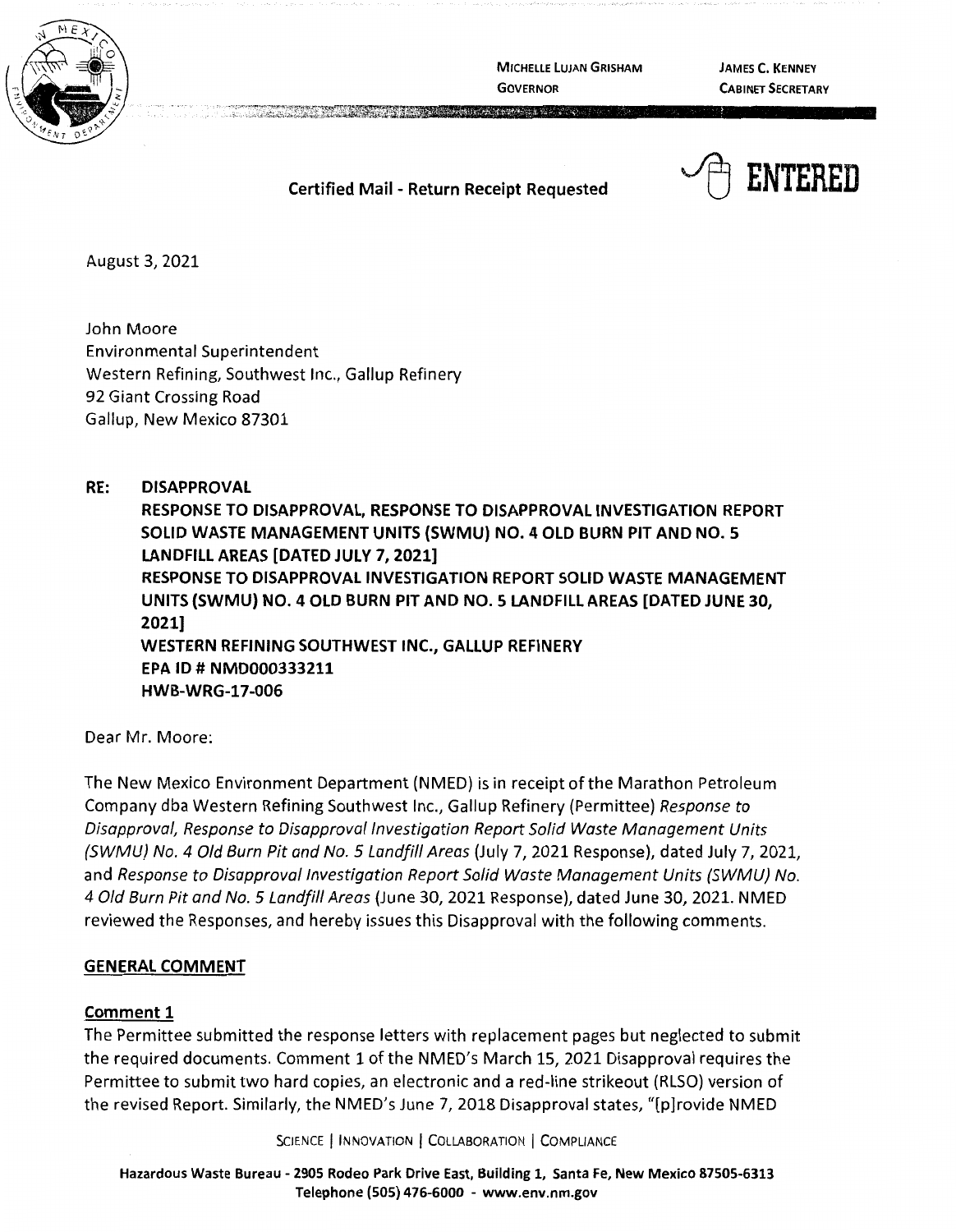Mr. Moore August 3, 2021 Page 2

with two hard copies and an electronic version of the revised Report. Include a red-line strikeout version, in electronic format, showing where all the revisions to the Report have been made." Submit all documents required by NMED in future submittals.

## **COMMENT FOR THE JULY 7, 2021 RESPONSE**

## **Comment 2**

The response to NMED's March 15, 2021 Disapproval Comment 2 states, "MPC does not propose recollecting soil samples in the Solid Waste Management Unit (SWMU) 4 and 5 area. In May 2021, MPC conducted a sitewide Laser Induced Fluorescence (LIF) Investigation. Based on the EB-LIF-138 log in the SWMU 4 area, minimal response was encountered indicating clean soil. In the surrounding area (including the French Drain), EB-LIF-101, EB-LIF-102, WB-LIF-110, WB-LIF-116, and WB-LIF-118 also show clean soil. The LIF locations and logs will be provided as an attachment in the Sitewide Laser Induced Fluorescence/Hydraulic Profiling (LIF/HP) Report, which will be submitted no later than October 31, 2021."

According to Figure 1, the locations of the LIF borings are shown; however, the boundaries of SWMUs 4 and 5 are not identified. Therefore, it is not clear how the LIF borings are relevant to the investigation of SWMUs 4 and 5. The figure must be revised to identify the boundaries of SWMUs 4 and 5. Note that the LIF investigation results may be incorporated to assess the presence/absence of non-aqueous phase liquid (NAPL) in the SWMUs 4 and 5 areas; however, LIF data cannot be used to identify exceedance of the screening level for each individual constituent and cannot be used to demonstrate compliance. Accordingly, the LIF investigation results do not preclude the requirement for a recollection of the samples from the SWMUs 4 and 5 areas. Propose to collect additional soil/groundwater samples from SWMUs 4 and 5 to confirm that recent activities (e.g., releases) have not adversely affected the areas in the revised Report, as appropriate.

In addition, the log for LIF boring EB-LIF-103 was also included in Appendix B but the elevated LIF responses recorded in the log were not discussed in the response. The EB-LIF-103 boring log indicates the presence of NAPL at depths between 16 feet and 23 feet below ground surface (bgs) which may be consistent with the depth of the water table. Include the discussion regarding the elevated LIF responses relative to the investigation of SWMUs 4 and 5 in the revised Report.

Furthermore, NMED already issued a disapproval for the Marketing Tank Farm Laser-induced Fluorescence/Hydraulic Profiling Investigation Report on June 2, 2021. The Permittee intends to provide additional/new data as part of the referenced report. The additional/new data must be evaluated separately. Submit the additional/new data as a standalone letter report or as a supplemental report.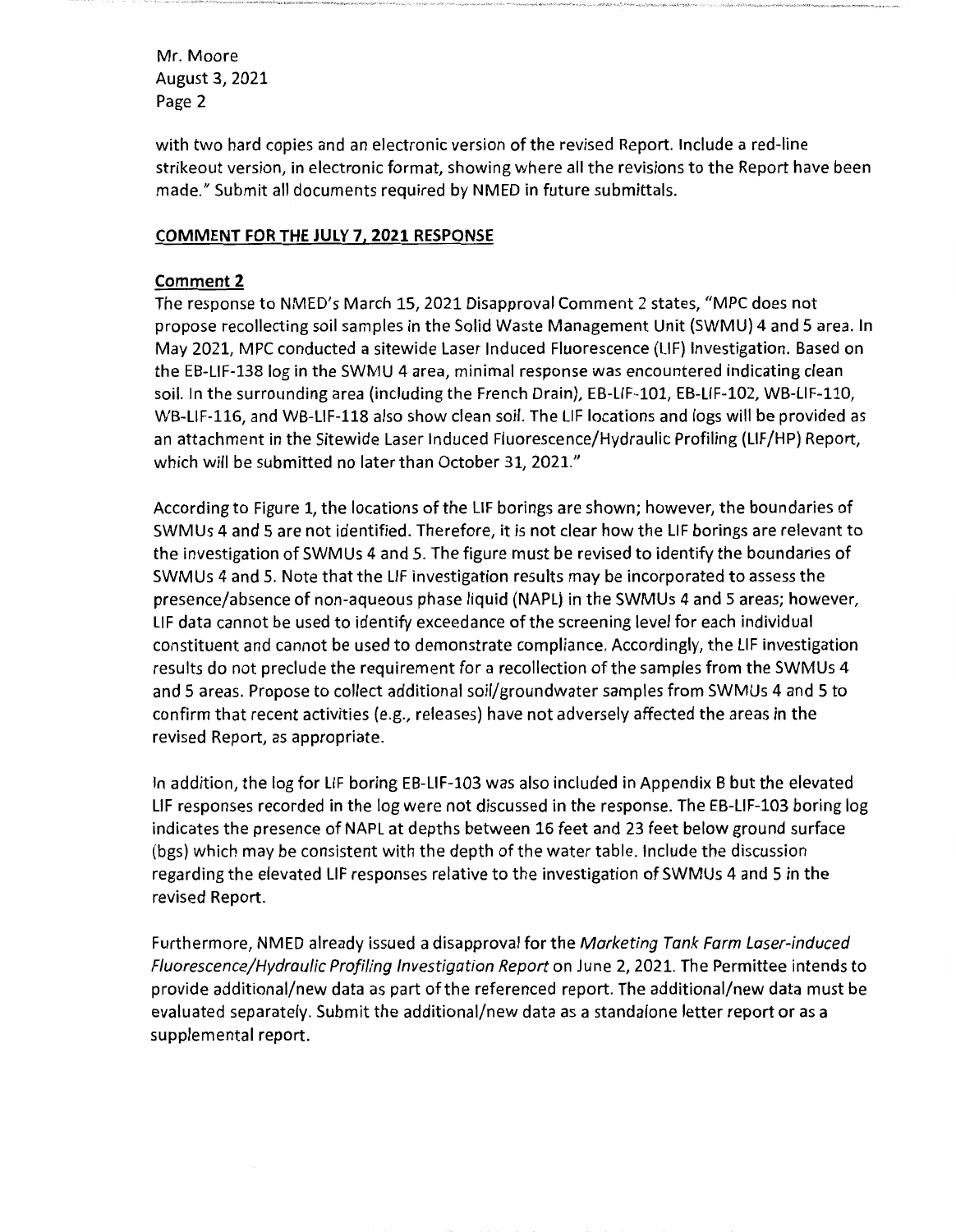Mr. Moore August 3, 2021 Page 3

## **COMMENT FOR THE JUNE 30, 2021 RESPONSE**

### **Comment 3**

The response to NMED's June 7, 2018 Disapproval Comment 2 states, "Section 4.2.2 (Hydrogeology), pages 4-2 and 4-3, have been revised to state [w]ell OW-56 is screened in a sandy, gravelly clay. Moisture observed in the gravelly clay/clayey gravel in soil borings SWMU 4-1 and SWMU 5-2 may represent shallow groundwater. Shallow groundwater may be present in the general area of the two SWMUs, but its occurrence is sporadic."

Although Section 4.2.2 was revised for clarity, Section 7.1 (Conclusions) was not revised to resolve the discrepancy. Section 7.1 contradicts Section 4.2.2 by stating that, "[g]roundwater was not encountered and there was no evidence of historical impacts to groundwater beneath the Old Burn Pit," and "there is no evidence of any threats to groundwater [in the Landfill Areas] and the soil cap is preventing any potential direct contact exposures to buried waste materials." Section 7.1 must be revised to resolve the discrepancy in the revised Report.

In addition, the historical groundwater measurement data indicates that shallow groundwater is consistently detected in wells OW-56 and OW-62; therefore, shallow groundwater may be present regularly rather than sporadically in the SWMUs 4 and 5 areas. Correct the statement in the revised Report, as appropriate.

The Permittee must submit a revised Report that addresses all comments contained in the letter. Two hard copies and an electronic version of the revised Report must be submitted to the NMED. The Permittee must also include a redline-strikeout version in electronic format showing where all revisions to the Report have been made. The revised Report must be accompanied with a response letter that details where all revisions have been made, crossreferencing NMED's numbered comments. The revised Report must be submitted to NMED no later than **December 31, 2021.** 

If you have questions regarding this letter, please contact Michiya Suzuki of my staff at 505- 690-6930.

Sincerely,

. ,......-. / / *///,,/* ·//;:"' , *,,,,,.,,~ ....* / *,··./*  ·-- - *~r {.* -···-····-

Dave Cobrain Program Manager Hazardous Waste Bureau

cc: L. Tsinnajinnie, NMED HWB M. Suzuki, NMED HWB